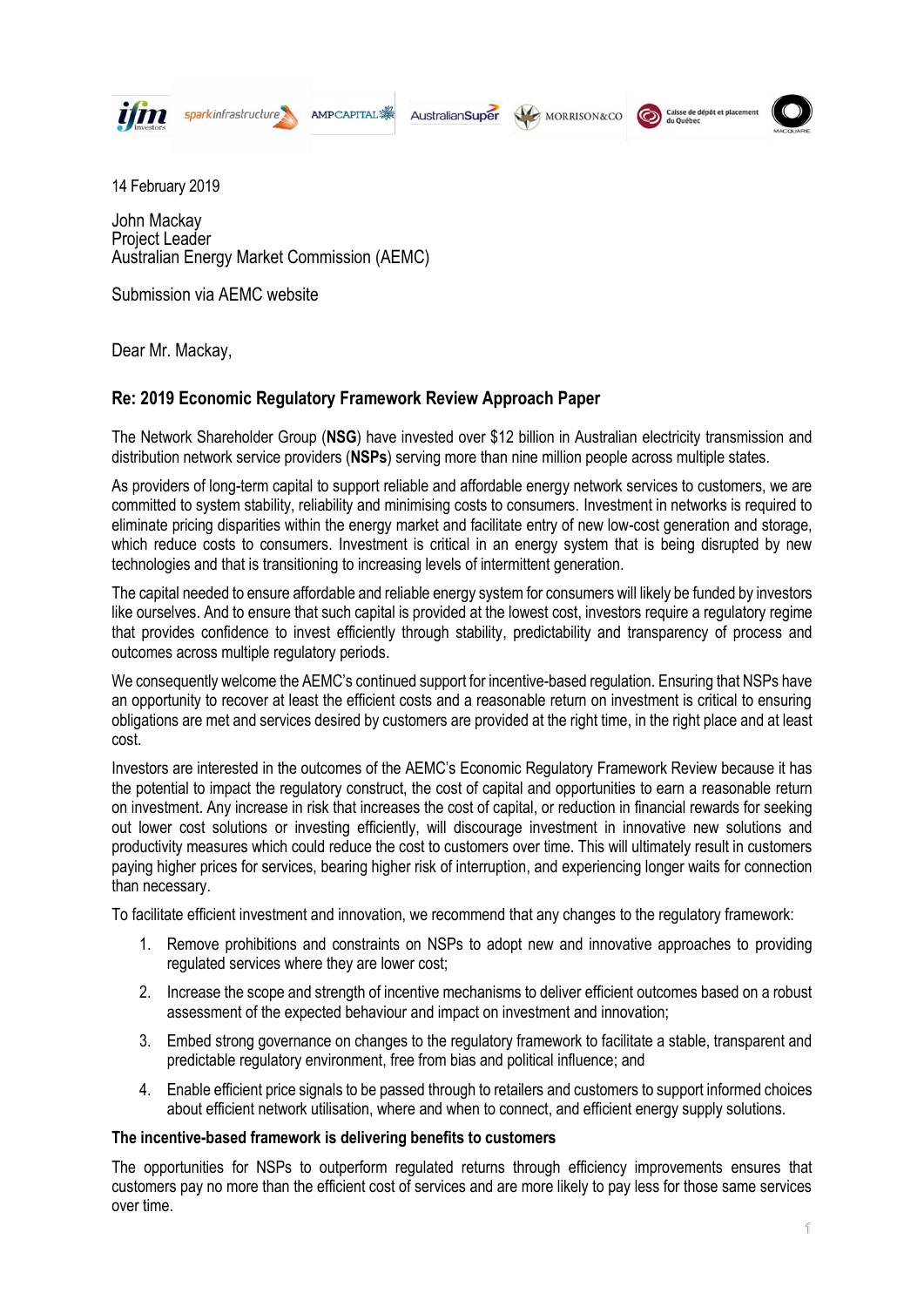

sparkinfrastructure **AMPCAPITAL ※** 





 $\odot$ 

The financial incentive mechanisms available under the current regulatory framework work well and provide strong drive for NSPs to continuously improve efficiency. These financial incentives are taken in to account in corporate investment decisions and planning processes. This regime has delivered benefits to customers as intended; services have been maintained and improved whilst costs are declining. These financial rewards are only realised when intended outcomes are delivered, and well-designed incentive mechanisms ensure these outcomes reflect those desired by customers and the community.

### **We support ongoing improvements to incentivise efficient investment and innovation**

It is important to ensure the regulatory framework is sufficiently flexible to support the continual evolution of the grid and more decentralised energy resources like wind, solar PV, battery storage and increased penetration of electric vehicles. This includes looking at better ways for network businesses to integrate and coordinate distributed energy resources where these are a lower cost alternative to investing in poles and wires. The current regulatory framework prevents this. Therefore, we support expanding the definition of regulated services to enable alternative and innovative approaches to be adopted where they are the least cost option so that costs to all customers are lower over the medium and long term.

The Approach Paper outlines options to improve the incentives for efficient investment and innovation. Providing an explicit financial mechanism or revenue allowance for demand management, or a 'totex' or performance-based regime should increase the incentives for efficient investment and innovation, and we support further investigation of these options. However, mechanisms that have the effect of increasing ex-post review powers, stranding assets and increasing the regulator's discretion, particularly in the absence of appropriate review processes, will increase cost of capital and dampen innovation.

The impact on incentives of these, or alternative models, may not be well understood. Therefore, there is merit in clarifying the role, outlining the benefits and identifying the potential impact of changes on future behaviour and outcomes of the incentives under the regulatory framework. This will reduce the likelihood that a misunderstanding inadvertently leads to a call for changes that result in poor outcomes for customers.

#### **The pursuit of financial reward is a critical element of an incentive-based regime**

If NSPs can deliver outcomes that are better than forecast, NSPs and investors should be able to benefit through increased financial reward. This increases the incentive to make greater improvements so that the benefits that are shared with customers are greater.

Realised returns greater than the regulated return is an indication that the incentive-based framework is working and should not trigger reductions in regulated returns or financial incentives for outperformance, in addition to raising performance goalposts at each revenue reset. This would reduce incentives to invest and pursue efficiencies with a detrimental effect on prices and services. This is heightened where there is a risk that past or future efficient investment will no longer earn a regulated return as a result of technological developments. This risk must be removed to maintain low cost of capital and incentives to invest at the right time and in the right things. The ability of NSPs to earn returns on investment commensurate with overall risks (particularly on new or risky investments), and over the life of the investment, is critical and should be a principle explicitly supported by all stakeholders, including regulators, consumer groups and Government.

# **Strong governance and robust processes should support any changes to the regulatory framework**

We agree with the AEMC that any changes to the current arrangements should include extensive and balanced consultation and collaboration between the industry, market bodies, consumers and other stakeholders. In addition, there is likely to be valuable insight and experience available from Ofgem's review of the RIIO2 framework and the AEMC's reviews of stand-alone power systems and embedded networks that should be considered in shaping the future regulatory framework and market design. Therefore, it is appropriate that investigation of higher-powered incentive regimes such as 'totex' and output-based regulation be progressed outside of the AEMC's annual review.

We also encourage the AEMC to take into account the impact of many ongoing reviews and recent decisions on incentives for investment to ensure further actions do not prompt additional reviews to remediate prior decisions. The following table presents the reviews that have occurred since the AER's Ring Fencing Guideline was amended in October 2017 to prohibit NSPs from providing alternative and innovative approaches to providing regulated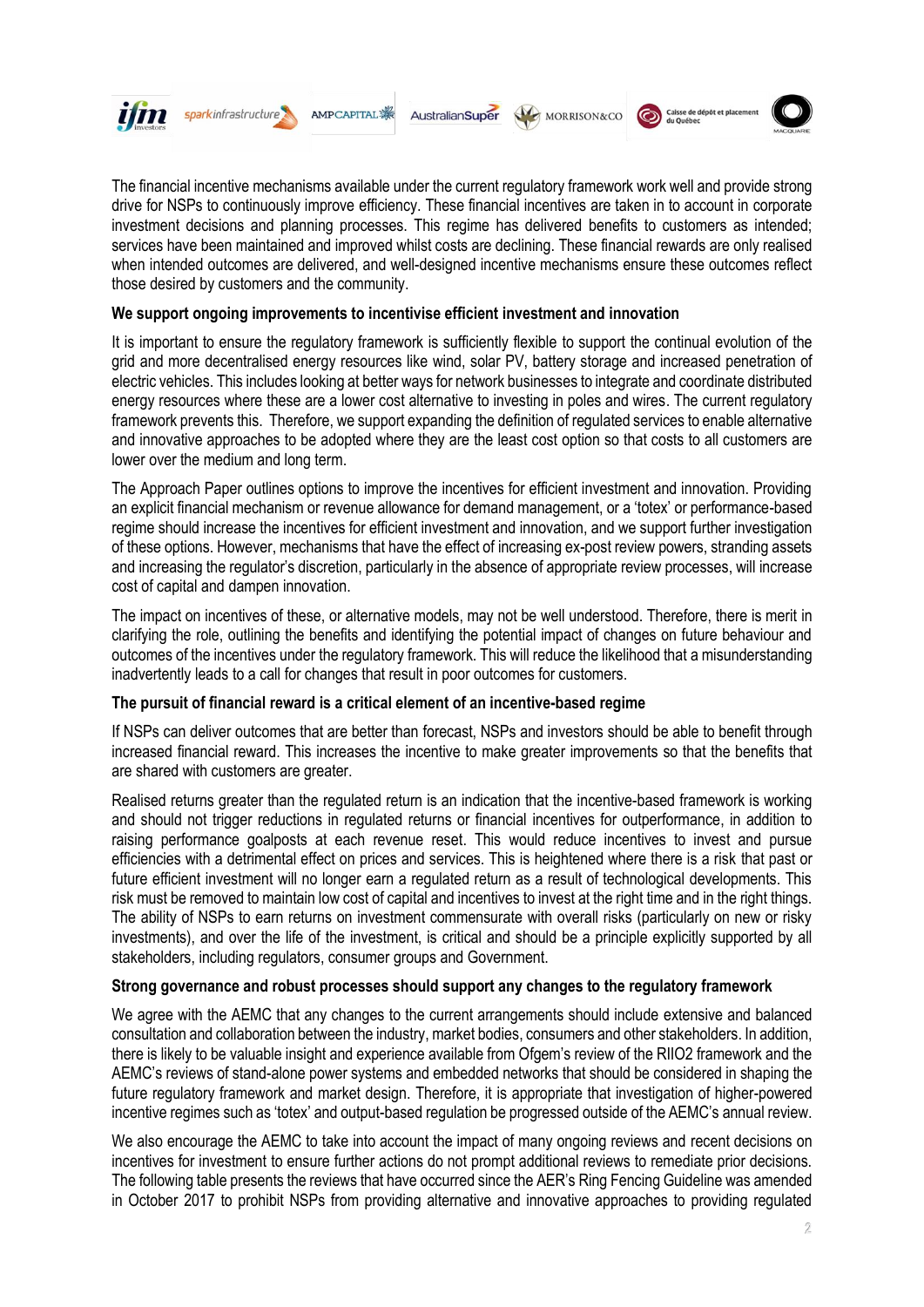

sparkinfrastructure

AMPCAPITAL K AustralianSuper





services and the subsequent reviews that have, on the one hand reduced incentives for efficient investment and innovation and on the other hand called for changes to stimulate efficient investment and innovation.

| <b>Timeframe</b>        | Reviews and decisions that reduce                                                                                                                                                                                                                                                                                                                                                     | Reviews and decisions that identify a need for                                                                                                                                                                                                                                                       |
|-------------------------|---------------------------------------------------------------------------------------------------------------------------------------------------------------------------------------------------------------------------------------------------------------------------------------------------------------------------------------------------------------------------------------|------------------------------------------------------------------------------------------------------------------------------------------------------------------------------------------------------------------------------------------------------------------------------------------------------|
|                         | incentives for investment and innovation                                                                                                                                                                                                                                                                                                                                              | further efficient investment and innovation                                                                                                                                                                                                                                                          |
| <b>October</b><br>2017  | AER Ring-fencing guideline reduces the scope<br>and financial reward for NSPs to provide<br>alternative and innovative lower cost services.                                                                                                                                                                                                                                           |                                                                                                                                                                                                                                                                                                      |
| January<br>2018         |                                                                                                                                                                                                                                                                                                                                                                                       | COAG Energy Council report (from KPMG) finds that<br>the current regulatory framework provides poor<br>incentives for innovation investment and that this is<br>exacerbated by the risk of stranding asset bases<br>leading to the need for a higher hurdle rate to make new<br>capital investments. |
| <b>June 2018</b>        | <b>ACCC</b><br>Retail<br>electricity<br>pricing<br>inquiry<br>recommends consideration of sharing the risk of<br>assets that become stranded by new technology<br>effectively reducing returns and increasing risk<br>on existing and new investment by NSPs.                                                                                                                         |                                                                                                                                                                                                                                                                                                      |
| <b>July 2018</b>        |                                                                                                                                                                                                                                                                                                                                                                                       | <b>AEMC</b><br>Annual review<br>οf<br>economic<br>regulatory<br>framework identified a sharp decline in capital<br>investment since 2013 and found that improvements to<br>incentive regime were required to remove bias toward<br>capital investment and support innovation.                        |
|                         |                                                                                                                                                                                                                                                                                                                                                                                       | AEMO Integrated System Plan identifies significant<br>additional investment in interconnectors and to support<br>distributed energy resources and renewable energy<br>zones is required to deliver nearly \$4 billion in savings<br>to electricity customers.                                        |
| September<br>2018       |                                                                                                                                                                                                                                                                                                                                                                                       | COAG Energy Council seeks advice from the Energy<br>Security Board (ESB) to develop an actionable strategic<br>plan to bring forward investment in priority projects and<br>ensure progress on remaining projects in the ISP.                                                                        |
| November<br>2018        | National Electricity and Gas laws changed to<br>reduce the powers of the AEMC and increase<br>the powers and discretion of the AER in relation<br>to the rate of return (inconsistent with the<br>Australian Energy Market Agreement) which<br>effectively removed access to judicial review on<br>rate of return matters, increasing regulatory and<br>sovereign risk of investment. |                                                                                                                                                                                                                                                                                                      |
| <b>December</b><br>2018 | AER RORG significantly reduces regulated<br>returns on investment by NSPs below<br>international and industry comparators.                                                                                                                                                                                                                                                            | AEMC recommends a comprehensive reform package<br>to better co-ordinate investment in renewable<br>generation and transmission infrastructure to facilitate<br>transmission and generation investment in the right<br>place at the right time.                                                       |
|                         | The AER revises its approach to regulatory tax<br>which results in significantly reduced returns to<br>NSPs after being directed to undertake the<br>review by the Commonwealth Minister for<br>Energy.                                                                                                                                                                               | ESB recommends streamlined regulatory processes,<br>consistency in assumptions and analysis across<br>agencies and to reduce cost and revenue recovery risk<br>so that investment in ISP priority projects occurs within<br>the required timeframe.                                                  |
|                         |                                                                                                                                                                                                                                                                                                                                                                                       | AEMC consults on relaxing regulation to facilitate trials<br>of new technologies and business models.<br>AEMC consults on removing the prohibition on NSPs to                                                                                                                                        |
|                         |                                                                                                                                                                                                                                                                                                                                                                                       | utilise stand-alone power systems (and potentially other<br>new and innovative approaches) to provide regulated<br>services where more efficient.                                                                                                                                                    |